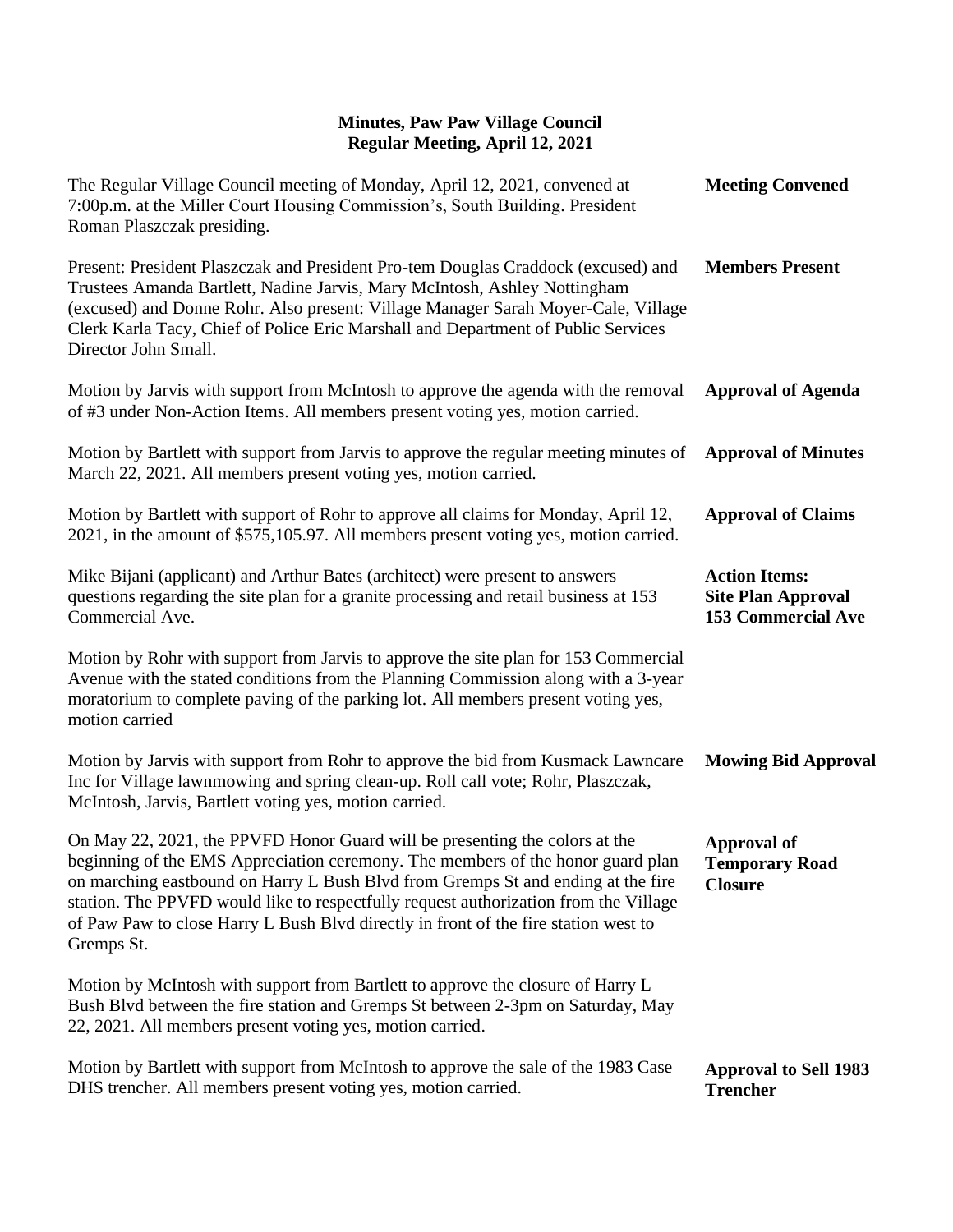| Motion by McIntosh with support from Jarvis to approve the Vineyard Classic Bike<br>Tour on September 12 from 7am-2pm. All members present voting yes, motion<br>carried.                                                                                                                                                                                                                                                                                                                                                                                                                                     | <b>Approval of Vineyard</b><br><b>Classic Bike Tour -</b><br><b>W&amp;H</b> Event                   |
|---------------------------------------------------------------------------------------------------------------------------------------------------------------------------------------------------------------------------------------------------------------------------------------------------------------------------------------------------------------------------------------------------------------------------------------------------------------------------------------------------------------------------------------------------------------------------------------------------------------|-----------------------------------------------------------------------------------------------------|
| A party has expressed interest in purchasing 139 Commercial Ave, formerly the Paw<br>Paw Plating site. It is recommended that a committee be formed to evaluate potential<br>costs, development agreements and similar terms should the project move forward.                                                                                                                                                                                                                                                                                                                                                 | <b>Formation of Ad Hoc</b><br><b>Committee</b>                                                      |
| Motion by Bartlett with support from Jarvis to accept the recommendation from<br>President Plaszczak to appoint Doug Craddock, Donne Rohr and Roman Plaszczak to<br>an ad hoc committee to strategize the potential sale of real estate property on<br>Commercial Avenue. All members present voting yes, motion carried.                                                                                                                                                                                                                                                                                     |                                                                                                     |
| Moyer-Cale presented some projections and trends in the General Fund and discussed<br>possible options for reducing costs and increasing revenue. Council will review the<br>options and discuss further at the next meeting.                                                                                                                                                                                                                                                                                                                                                                                 | <b>Non-Action Items:</b><br><b>Options for Cost</b><br><b>Reduction/Revenue</b><br><b>Increases</b> |
| The Planning Commission has reviewed the issue of barbed wire fencing in the<br>village and has come up with several options for language in the zoning ordinance to<br>address the concerns. They sent a memorandum to the council that includes options<br>for allowing barbed wire fencing under some conditions as well as a different option<br>which is to allow "protective measures fencing". They are requesting feedback from<br>the council prior to schedule a public hearing so they know which language the<br>council is most interested in. Moyer-Cale will submit council's decisions to the | <b>Fence Memorandum</b><br>from Planning<br><b>Commission</b>                                       |
| Planning Commission.<br>No Report.                                                                                                                                                                                                                                                                                                                                                                                                                                                                                                                                                                            | <b>Committee Meetings</b><br>and Reports<br><b>Finance and Admin</b>                                |
| No Report.                                                                                                                                                                                                                                                                                                                                                                                                                                                                                                                                                                                                    | <b>Public Services</b>                                                                              |
| Plaszczak reported the Parks and Rec Committee met at Sunset Park to tour the new<br>restrooms. Plaszczak also reported several high school clubs will be volunteering to<br>help with spring clean-up throughout the village.                                                                                                                                                                                                                                                                                                                                                                                | <b>Parks and Rec</b>                                                                                |
| No Report.                                                                                                                                                                                                                                                                                                                                                                                                                                                                                                                                                                                                    | <b>DDA</b>                                                                                          |
| No Report.                                                                                                                                                                                                                                                                                                                                                                                                                                                                                                                                                                                                    | <b>Economic Develop</b>                                                                             |
| Jarvis reported the Farmers Market Board has three new members that are anxious to<br>help with the market.                                                                                                                                                                                                                                                                                                                                                                                                                                                                                                   | <b>Farmers Market</b>                                                                               |
| No Report.                                                                                                                                                                                                                                                                                                                                                                                                                                                                                                                                                                                                    | <b>Fire Board</b>                                                                                   |
| Plaszczak reported the Historical Commission is continuing their work on a YouTube<br>video of the Carnegie Center. The commission is working with the library to plan a<br>celebration for the Carnegie Center's 100-year anniversary, this was delayed from<br>2020.                                                                                                                                                                                                                                                                                                                                        | <b>Historical Committee</b>                                                                         |